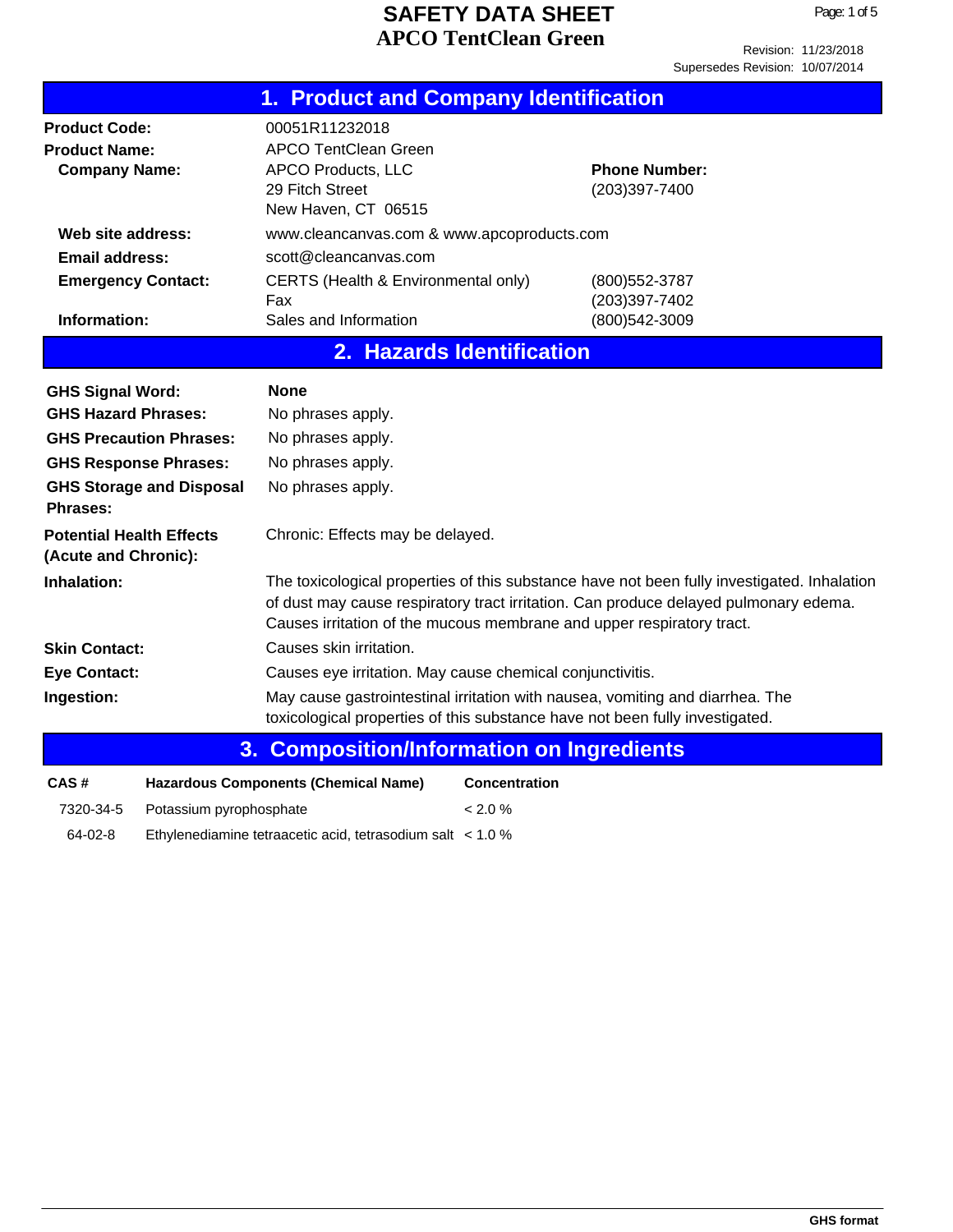Revision: 11/23/2018 Supersedes Revision: 10/07/2014

| <b>4. First Aid Measures</b>                                                   |                                   |                                                                                                                                                                                   |                                  |                                                                                                                                                                                                                                                                                                                                                              |                     |
|--------------------------------------------------------------------------------|-----------------------------------|-----------------------------------------------------------------------------------------------------------------------------------------------------------------------------------|----------------------------------|--------------------------------------------------------------------------------------------------------------------------------------------------------------------------------------------------------------------------------------------------------------------------------------------------------------------------------------------------------------|---------------------|
| <b>Emergency and First Aid</b><br><b>Procedures:</b>                           |                                   |                                                                                                                                                                                   |                                  |                                                                                                                                                                                                                                                                                                                                                              |                     |
| In Case of Inhalation:                                                         |                                   |                                                                                                                                                                                   |                                  | Remove from exposure and move to fresh air immediately. If not breathing, give artificial<br>respiration. If breathing is difficult, give oxygen. Get medical aid.                                                                                                                                                                                           |                     |
| In Case of Skin Contact:                                                       |                                   | Get medical aid. Flush skin with plenty of water for at least 15 minutes while removing<br>contaminated clothing and shoes. Wash clothing before reuse.                           |                                  |                                                                                                                                                                                                                                                                                                                                                              |                     |
| In Case of Eye Contact:                                                        |                                   | Flush eyes with plenty of water for at least 15 minutes, occasionally lifting the upper and<br>lower eyelids. Get medical aid.                                                    |                                  |                                                                                                                                                                                                                                                                                                                                                              |                     |
| In Case of Ingestion:                                                          |                                   | Never give anything by mouth to an unconscious person. Get medical aid. Do NOT<br>induce vomiting. If conscious and alert, rinse mouth and drink 2-4 cupfuls of milk or<br>water. |                                  |                                                                                                                                                                                                                                                                                                                                                              |                     |
| <b>Note to Physician:</b>                                                      |                                   | None known.                                                                                                                                                                       |                                  |                                                                                                                                                                                                                                                                                                                                                              |                     |
|                                                                                |                                   |                                                                                                                                                                                   | <b>5. Fire Fighting Measures</b> |                                                                                                                                                                                                                                                                                                                                                              |                     |
| <b>Flash Pt:</b>                                                               |                                   | Method Used: Estimate<br>NP.                                                                                                                                                      |                                  |                                                                                                                                                                                                                                                                                                                                                              |                     |
| <b>Explosive Limits:</b>                                                       |                                   | LEL: No data.                                                                                                                                                                     |                                  | UEL: No data.                                                                                                                                                                                                                                                                                                                                                |                     |
| <b>Autoignition Pt:</b>                                                        |                                   | <b>NP</b>                                                                                                                                                                         |                                  |                                                                                                                                                                                                                                                                                                                                                              |                     |
|                                                                                |                                   | dioxide, or appropriate foam.                                                                                                                                                     |                                  | Suitable Extinguishing Media:Use agent most appropriate to extinguish fire. Use water spray, dry chemical, carbon                                                                                                                                                                                                                                            |                     |
| <b>Fire Fighting Instructions:</b>                                             |                                   | explosion.                                                                                                                                                                        |                                  | As in any fire, wear a self-contained breathing apparatus in pressure-demand,<br>MSHA/NIOSH (approved or equivalent), and full protective gear. During a fire, irritating<br>and highly toxic gases may be generated by thermal decomposition or combustion. This<br>material in sufficient quantity and reduced particle size is capable of creating a dust |                     |
| <b>Flammable Properties and</b><br>Hazards:                                    |                                   | No data available.                                                                                                                                                                |                                  |                                                                                                                                                                                                                                                                                                                                                              |                     |
| <b>Hazardous Combustion</b><br><b>Products:</b>                                |                                   | No data available.                                                                                                                                                                |                                  |                                                                                                                                                                                                                                                                                                                                                              |                     |
| <b>6. Accidental Release Measures</b>                                          |                                   |                                                                                                                                                                                   |                                  |                                                                                                                                                                                                                                                                                                                                                              |                     |
| <b>Steps To Be Taken In Case</b><br><b>Material Is Released Or</b><br>Spilled: |                                   |                                                                                                                                                                                   |                                  | Use proper personal protective equipment as indicated in Section 8.<br>Spills/Leaks: Vacuum or sweep up material and place into a suitable disposal container.<br>Clean up spills immediately, observing precautions in the Protective Equipment section.<br>Avoid generating dusty conditions. Provide ventilation.                                         |                     |
|                                                                                |                                   |                                                                                                                                                                                   | <b>7. Handling and Storage</b>   |                                                                                                                                                                                                                                                                                                                                                              |                     |
| <b>Precautions To Be Taken in</b><br>Handling:                                 |                                   | inhalation.                                                                                                                                                                       |                                  | Wash thoroughly after handling. Remove contaminated clothing and wash before reuse.<br>Use with adequate ventilation. Minimize dust generation and accumulation. Avoid<br>contact with eyes, skin, and clothing. Keep container tightly closed. Avoid ingestion and                                                                                          |                     |
| Storing:                                                                       | <b>Precautions To Be Taken in</b> |                                                                                                                                                                                   |                                  | Store in a tightly closed container. Store in a cool, dry, well-ventilated area away from<br>incompatible substances. Store protected from moisture.                                                                                                                                                                                                         |                     |
| <b>Exposure Controls/Personal Protection</b><br>8.                             |                                   |                                                                                                                                                                                   |                                  |                                                                                                                                                                                                                                                                                                                                                              |                     |
| CAS#                                                                           | <b>Partial Chemical Name</b>      |                                                                                                                                                                                   | <b>OSHA TWA</b>                  | <b>ACGIH TWA</b>                                                                                                                                                                                                                                                                                                                                             | <b>Other Limits</b> |
| 7320-34-5                                                                      | Potassium pyrophosphate           |                                                                                                                                                                                   | No data.                         | No data.                                                                                                                                                                                                                                                                                                                                                     | No data.            |
| 64-02-8                                                                        | Ethylenediamine tetraacetic acid, |                                                                                                                                                                                   | No data.                         | No data.                                                                                                                                                                                                                                                                                                                                                     | No data.            |

tetrasodium salt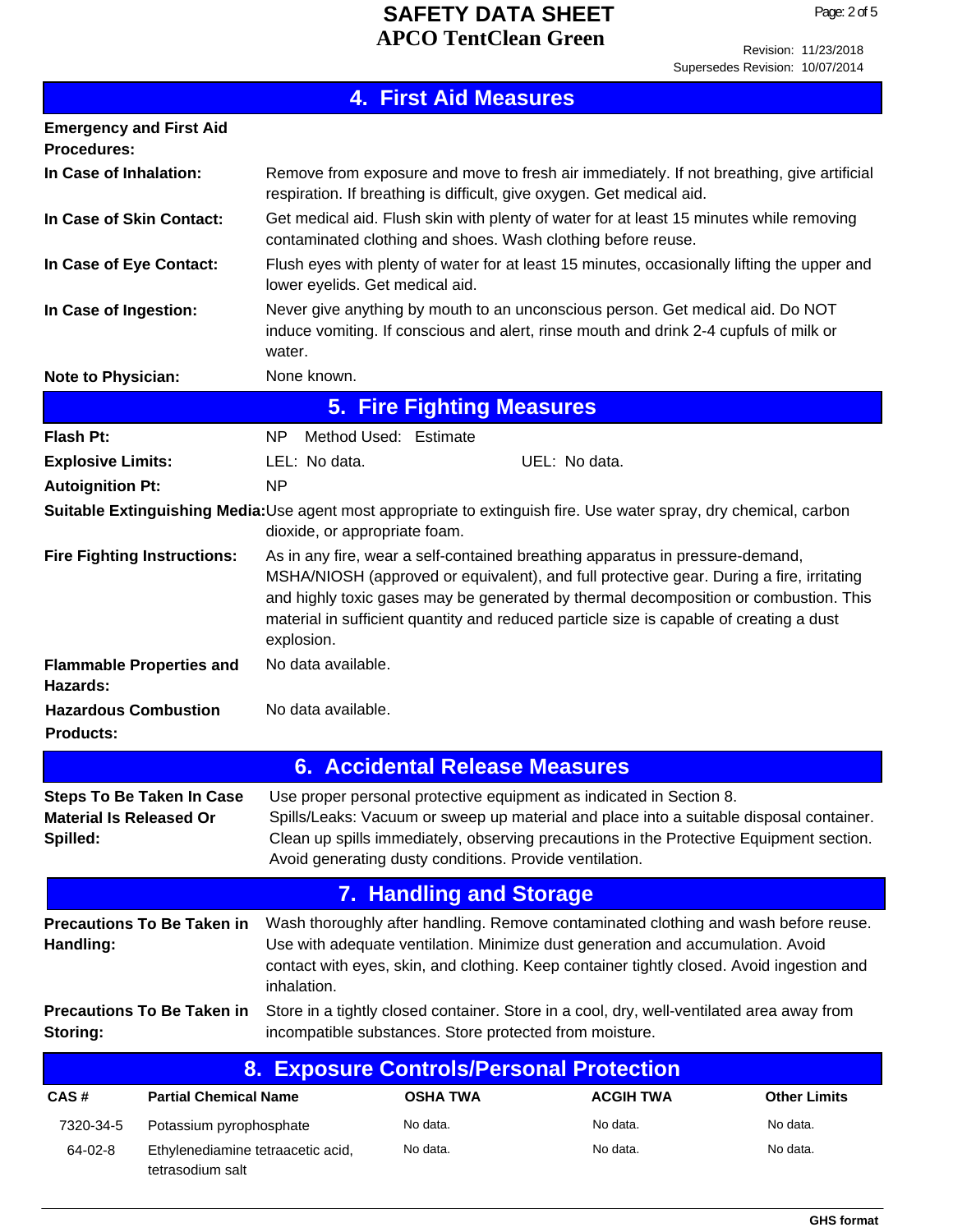| <b>Personal Protective</b><br><b>Equipment Symbols:</b>       |                                                                                                                                                                                                         |  |
|---------------------------------------------------------------|---------------------------------------------------------------------------------------------------------------------------------------------------------------------------------------------------------|--|
| <b>Respiratory Equipment</b><br>(Specify Type):               | A respiratory protection program that meets OSHA's 29 CFR 1910.134 and ANSI Z88.2<br>requirements or European Standard EN 149 must be followed whenever workplace<br>conditions warrant respirator use. |  |
| <b>Eye Protection:</b>                                        | Wear appropriate protective eyeglasses or chemical safety goggles as described by<br>OSHA's eye and face protection regulations in 29 CFR 1910.133 or European Standard<br>EN166.                       |  |
| <b>Protective Gloves:</b>                                     | Wear appropriate protective gloves to prevent skin exposure.                                                                                                                                            |  |
| <b>Other Protective Clothing:</b>                             | Wear appropriate protective clothing to prevent skin exposure.                                                                                                                                          |  |
| <b>Engineering Controls</b>                                   | Facilities storing or utilizing this material should be equipped with an eyewash facility and                                                                                                           |  |
| (Ventilation etc.):                                           | a safety shower. Use adequate ventilation to keep airborne concentrations low.                                                                                                                          |  |
|                                                               | <b>Physical and Chemical Properties</b><br>9.                                                                                                                                                           |  |
| <b>Physical States:</b>                                       | [X] Liquid<br>[X] Solid<br>[ ] Gas                                                                                                                                                                      |  |
| <b>Appearance and Odor:</b>                                   | clear, water white liquid.                                                                                                                                                                              |  |
|                                                               | bland.                                                                                                                                                                                                  |  |
| pH:                                                           | $9.5 - 10.55$                                                                                                                                                                                           |  |
| <b>Freezing Point:</b>                                        | < 0.00 C                                                                                                                                                                                                |  |
| <b>Boiling Point:</b>                                         | > 100.00 C                                                                                                                                                                                              |  |
| <b>Flash Pt:</b>                                              | <b>NP</b><br>Method Used: Estimate                                                                                                                                                                      |  |
| <b>Evaporation Rate:</b>                                      | No data.                                                                                                                                                                                                |  |
| Flammability (solid, gas):                                    | No data available.                                                                                                                                                                                      |  |
| <b>Explosive Limits:</b>                                      | LEL: No data.<br>UEL: No data.                                                                                                                                                                          |  |
| Vapor Pressure (vs. Air or                                    | No data.                                                                                                                                                                                                |  |
| $mm Hg$ ):                                                    |                                                                                                                                                                                                         |  |
| Vapor Density (vs. $Air = 1$ ):                               | No data.                                                                                                                                                                                                |  |
| Specific Gravity (Water = 1):                                 | ~1.05<br>100%                                                                                                                                                                                           |  |
| <b>Solubility in Water:</b><br><b>Octanol/Water Partition</b> | No data.                                                                                                                                                                                                |  |
| <b>Coefficient:</b>                                           |                                                                                                                                                                                                         |  |
| <b>Percent Volatile:</b>                                      | > 95.0 % by weight.                                                                                                                                                                                     |  |
| VOC / Volume:                                                 | $= 0.0000$                                                                                                                                                                                              |  |
| <b>Autoignition Pt:</b>                                       | <b>NP</b>                                                                                                                                                                                               |  |
| <b>Decomposition Temperature: NE</b>                          |                                                                                                                                                                                                         |  |
| <b>Viscosity:</b>                                             | No data.                                                                                                                                                                                                |  |
|                                                               | <b>10. Stability and Reactivity</b>                                                                                                                                                                     |  |
| Stability:                                                    | Stable [X]<br>Unstable [ ]                                                                                                                                                                              |  |
| <b>Conditions To Avoid -</b>                                  | Incompatible materials, dust generation, Excess heat.                                                                                                                                                   |  |
| Instability:                                                  |                                                                                                                                                                                                         |  |
| Avoid:                                                        | Incompatibility - Materials To Strong acids. Ammonia, magnesium, Sodium, calcium salts.                                                                                                                 |  |
| <b>Byproducts:</b>                                            | Hazardous Decomposition or Phosphine, oxides of phosphorus, irritating and toxic fumes and gases.                                                                                                       |  |
| <b>Possibility of Hazardous</b><br><b>Reactions:</b>          | Will occur [ ]<br>Will not occur [X]                                                                                                                                                                    |  |
| <b>Conditions To Avoid -</b><br><b>Hazardous Reactions:</b>   | No data available.                                                                                                                                                                                      |  |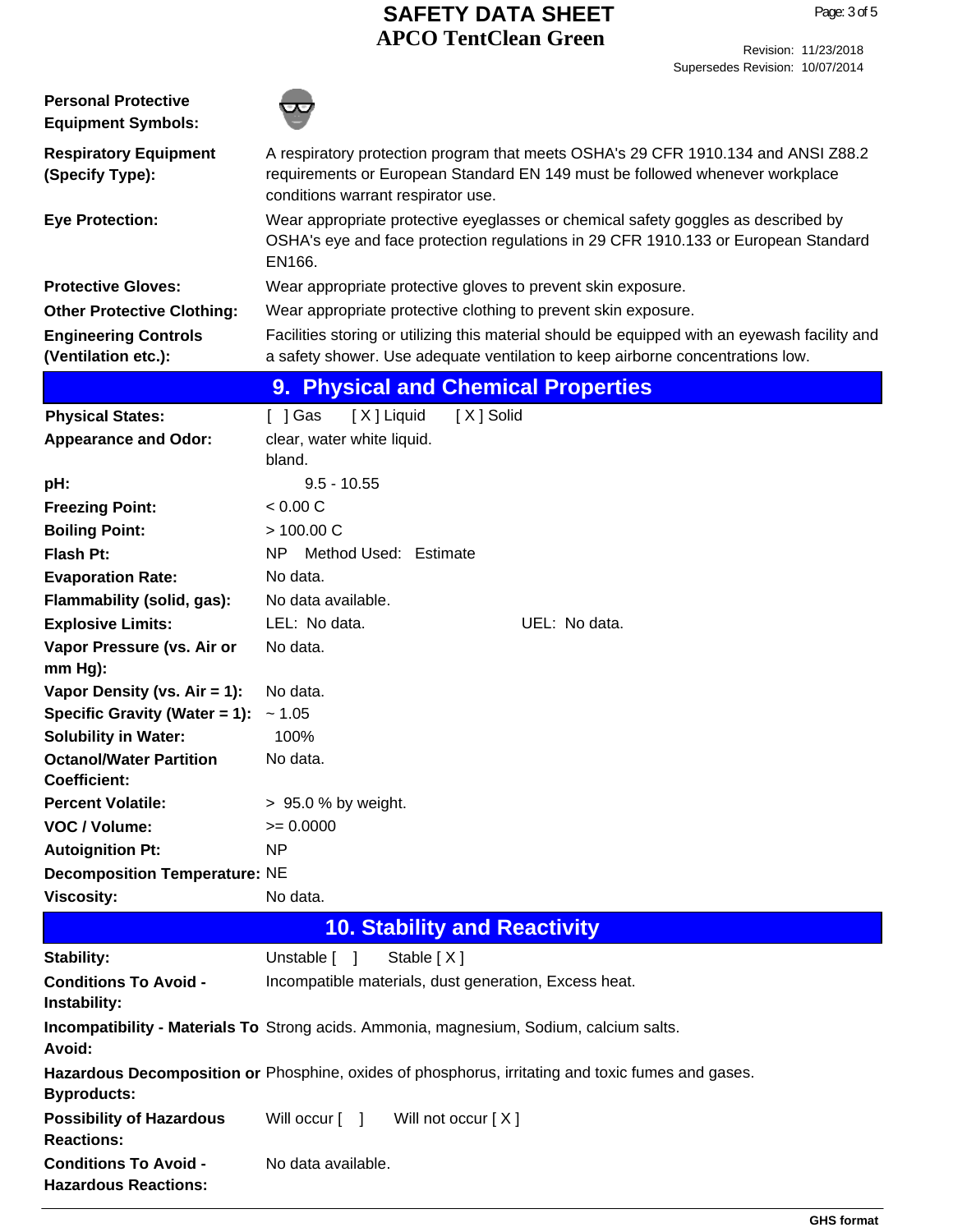Revision: 11/23/2018 Supersedes Revision: 10/07/2014

| <b>11. Toxicological Information</b>         |                                                                   |                                                                                                                                                                                                                                                                                                                                                                                                                               |                                                                                                |                                                                                                |              |              |
|----------------------------------------------|-------------------------------------------------------------------|-------------------------------------------------------------------------------------------------------------------------------------------------------------------------------------------------------------------------------------------------------------------------------------------------------------------------------------------------------------------------------------------------------------------------------|------------------------------------------------------------------------------------------------|------------------------------------------------------------------------------------------------|--------------|--------------|
|                                              | <b>Toxicological Information:</b>                                 | Epidemiology: No information found.<br>Teratogenicity: No information available. Reproductive Effects: Mutagenicity:<br>Neurotoxicity:                                                                                                                                                                                                                                                                                        |                                                                                                |                                                                                                |              |              |
| <b>Carcinogenicity/Other</b><br>Information: |                                                                   | CAS# 7320-34-5: Not listed by ACGIH, IARC, NTP, or CA Prop 65.                                                                                                                                                                                                                                                                                                                                                                |                                                                                                |                                                                                                |              |              |
| CAS#                                         |                                                                   | <b>Hazardous Components (Chemical Name)</b>                                                                                                                                                                                                                                                                                                                                                                                   | NTP                                                                                            | <b>IARC</b>                                                                                    | <b>ACGIH</b> | <b>OSHA</b>  |
| 7320-34-5                                    | Potassium pyrophosphate                                           |                                                                                                                                                                                                                                                                                                                                                                                                                               | n.a.                                                                                           | n.a.                                                                                           | n.a.         | n.a.         |
| 64-02-8                                      |                                                                   | Ethylenediamine tetraacetic acid, tetrasodium salt                                                                                                                                                                                                                                                                                                                                                                            | n.a.                                                                                           | n.a.                                                                                           | n.a.         | n.a.         |
|                                              |                                                                   | <b>12. Ecological Information</b>                                                                                                                                                                                                                                                                                                                                                                                             |                                                                                                |                                                                                                |              |              |
|                                              |                                                                   | No data available.                                                                                                                                                                                                                                                                                                                                                                                                            |                                                                                                |                                                                                                |              |              |
|                                              |                                                                   | <b>13. Disposal Considerations</b>                                                                                                                                                                                                                                                                                                                                                                                            |                                                                                                |                                                                                                |              |              |
| <b>Waste Disposal Method:</b>                |                                                                   | Chemical waste generators must determine whether a discarded chemical is classified<br>as a hazardous waste. US EPA guidelines for the classification determination are listed<br>in 40 CFR Parts 261. Additionally, waste generators must consult state and local<br>hazardous waste regulations to ensure complete and accurate classification.<br><b>RCRA P-Series: None listed.</b><br><b>RCRA U-Series: None listed.</b> |                                                                                                |                                                                                                |              |              |
|                                              |                                                                   | <b>14. Transport Information</b>                                                                                                                                                                                                                                                                                                                                                                                              |                                                                                                |                                                                                                |              |              |
|                                              | <b>LAND TRANSPORT (US DOT):</b>                                   |                                                                                                                                                                                                                                                                                                                                                                                                                               |                                                                                                |                                                                                                |              |              |
| <b>UN/NA Number:</b>                         | <b>DOT Hazard Class:</b><br><b>LAND TRANSPORT (Canadian TDG):</b> | DOT Proper Shipping Name: Not regulated under U.S. Department of Transportation regulations (29 CFR)                                                                                                                                                                                                                                                                                                                          |                                                                                                | <b>Packing Group:</b>                                                                          |              |              |
|                                              | <b>TDG Shipping Name:</b>                                         | Not regulated under U.S. Department of Transportation regulations (29 CFR)                                                                                                                                                                                                                                                                                                                                                    |                                                                                                |                                                                                                |              |              |
|                                              | AIR TRANSPORT (ICAO/IATA):                                        |                                                                                                                                                                                                                                                                                                                                                                                                                               |                                                                                                |                                                                                                |              |              |
|                                              | <b>ICAO/IATA Shipping Name:</b>                                   | Pesticides, liquid, toxic, n.o.s.                                                                                                                                                                                                                                                                                                                                                                                             |                                                                                                |                                                                                                |              |              |
|                                              |                                                                   | <b>15. Regulatory Information</b>                                                                                                                                                                                                                                                                                                                                                                                             |                                                                                                |                                                                                                |              |              |
|                                              |                                                                   | EPA SARA (Superfund Amendments and Reauthorization Act of 1986) Lists                                                                                                                                                                                                                                                                                                                                                         |                                                                                                |                                                                                                |              |              |
| CAS#<br>7320-34-5                            | Potassium pyrophosphate                                           | <b>Hazardous Components (Chemical Name)</b>                                                                                                                                                                                                                                                                                                                                                                                   | S. 302 (EHS)<br>No                                                                             | S. 304 RQ<br>No                                                                                | No.          | S. 313 (TRI) |
| 64-02-8                                      |                                                                   | Ethylenediamine tetraacetic acid, tetrasodium salt                                                                                                                                                                                                                                                                                                                                                                            | No                                                                                             | No                                                                                             | No           |              |
| CAS#                                         |                                                                   | <b>Hazardous Components (Chemical Name)</b>                                                                                                                                                                                                                                                                                                                                                                                   |                                                                                                | Other US EPA or State Lists                                                                    |              |              |
| 7320-34-5                                    | Potassium pyrophosphate                                           |                                                                                                                                                                                                                                                                                                                                                                                                                               | CAA HAP, ODC: No; CWA NPDES: No; TSCA: Yes -<br>Inventory; CA PROP.65: No; CA TAC, Title 8: No |                                                                                                |              |              |
| 64-02-8                                      |                                                                   | Ethylenediamine tetraacetic acid, tetrasodium salt                                                                                                                                                                                                                                                                                                                                                                            |                                                                                                | CAA HAP, ODC: No; CWA NPDES: No; TSCA: Yes -<br>Inventory; CA PROP.65: No; CA TAC, Title 8: No |              |              |